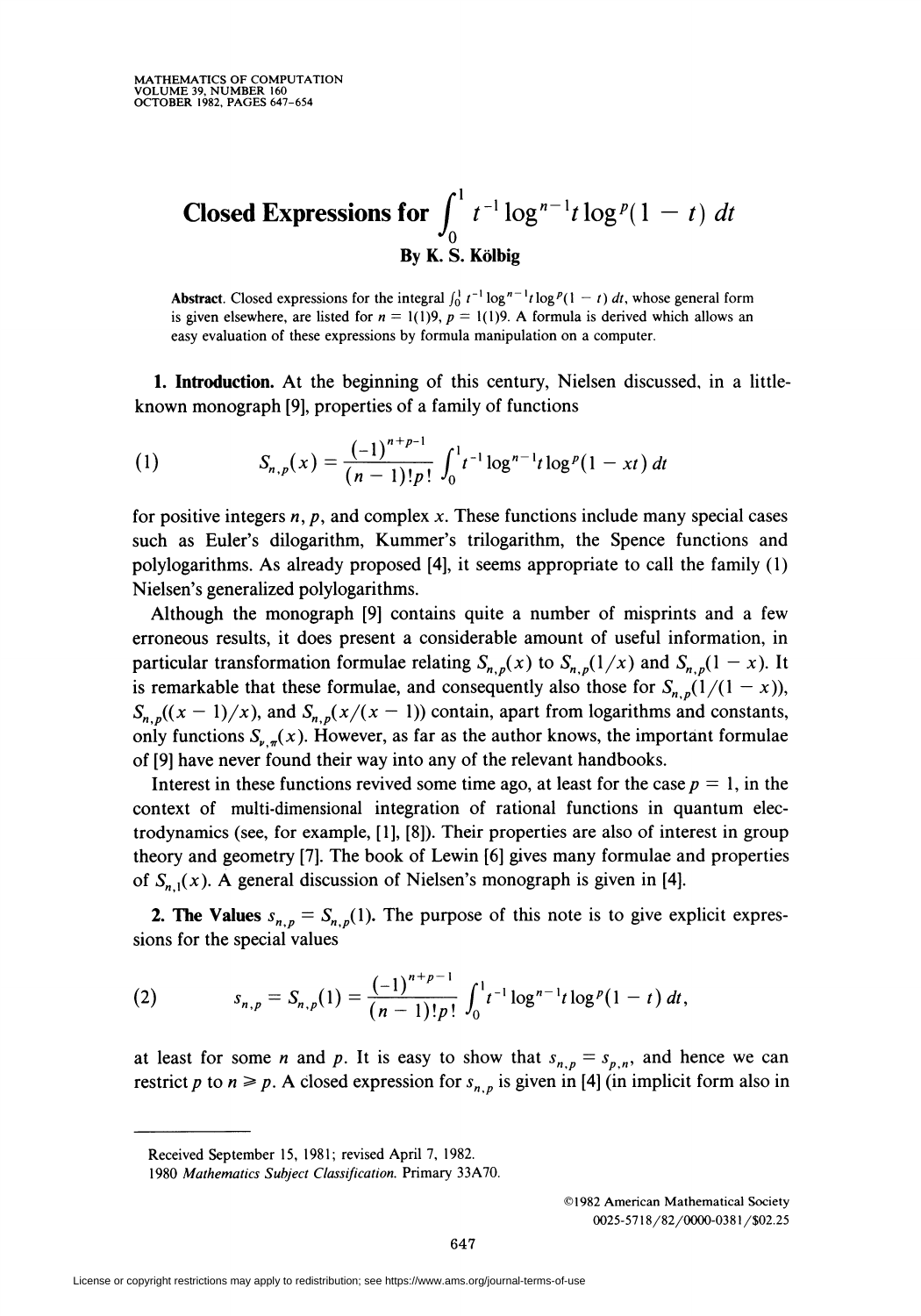[6]), which reads

(3) 
$$
s_{n,p} = \sum_{k=1}^p \frac{(-1)^{k+1}}{k!} \sum_{m_i} \frac{H_p(m_1,\ldots,m_k)}{m_1\cdots m_k} \zeta(m_1)\cdots\zeta(m_k),
$$

where

(4) 
$$
H_p(m_1,\ldots,m_k)=\sum_{p_i}\binom{m_1}{p_1}\cdots\binom{m_k}{p_k}.
$$

The sum over  $m_i$  is to be taken over all sets of integers  $\{m_i\}$   $(i = 1, \ldots, k)$  which satisfy

(5) 
$$
m_i \geq 2, \quad \sum_{i=1}^k m_i = n + p,
$$

and the sum over  $p_i$  over all sets of integers { $p_i$ } ( $i = 1, ..., k$ ) which satisfy

$$
(6) \qquad \qquad 1 \leq p_i \leq m_i - 1, \quad \sum_{i=1}^k p_i = p.
$$

The function

(7) 
$$
\zeta(m) = \sum_{k=1}^{\infty} k^{-m}
$$

is the Riemann zeta function for integer argument. Nielsen remarked that the functions  $S_{n,p}(x)$  are probably the simplest analytic functions which coincide with  $\zeta(m)$  for special values of its arguments. He added that he was not able to use his theory of  $S_{n,p}(x)$  to find expressions for  $\zeta(2\mu + 1)$  analogous to the known expressions for  $\zeta(2\mu)$ .

Nielsen [9] formulated a theorem about the structure of  $s_{n,p}$  and gave the principle of the proof. He also calculated the cases  $p \le 3$ . The case  $p = 1$  is trivial, giving

(8) 
$$
\int_0^1 t^{-1} \log^{n-1} t \log(1-t) dt = (-1)^n (n-1)! s_{n,1} = (-1)^n (n-1)! \zeta(n+1).
$$

The case  $p = 2$  can also be handled easily, but the  $k = 3$  term in (3) for  $p = 3$  is somewhat more involved, and Nielsen's final expression [9, Section 18 (19), (20)] is incorrect. However, the expression for  $s_{73}$  given as an example in [9] differs from the correct expression only by a difference in the coefficient of  $\zeta(2)\zeta^2(4)$  ( $\frac{1}{3}$  instead of  $\frac{1}{2}$ ), and this could be due to a misprint.

Writing (3) as

(9) 
$$
s_{n,p} = \sum_{k=1}^{p} \frac{(-1)^{k+1}}{k!} \alpha_k(n, p),
$$

it is easy to find from (4) the following expressions for  $\alpha_k(n, p)$  in the case of some special values of  $p$  and  $k$ :

(10) 
$$
\alpha_1(n, p) = \frac{(n+p-1)!}{n!p!} \zeta(n+p),
$$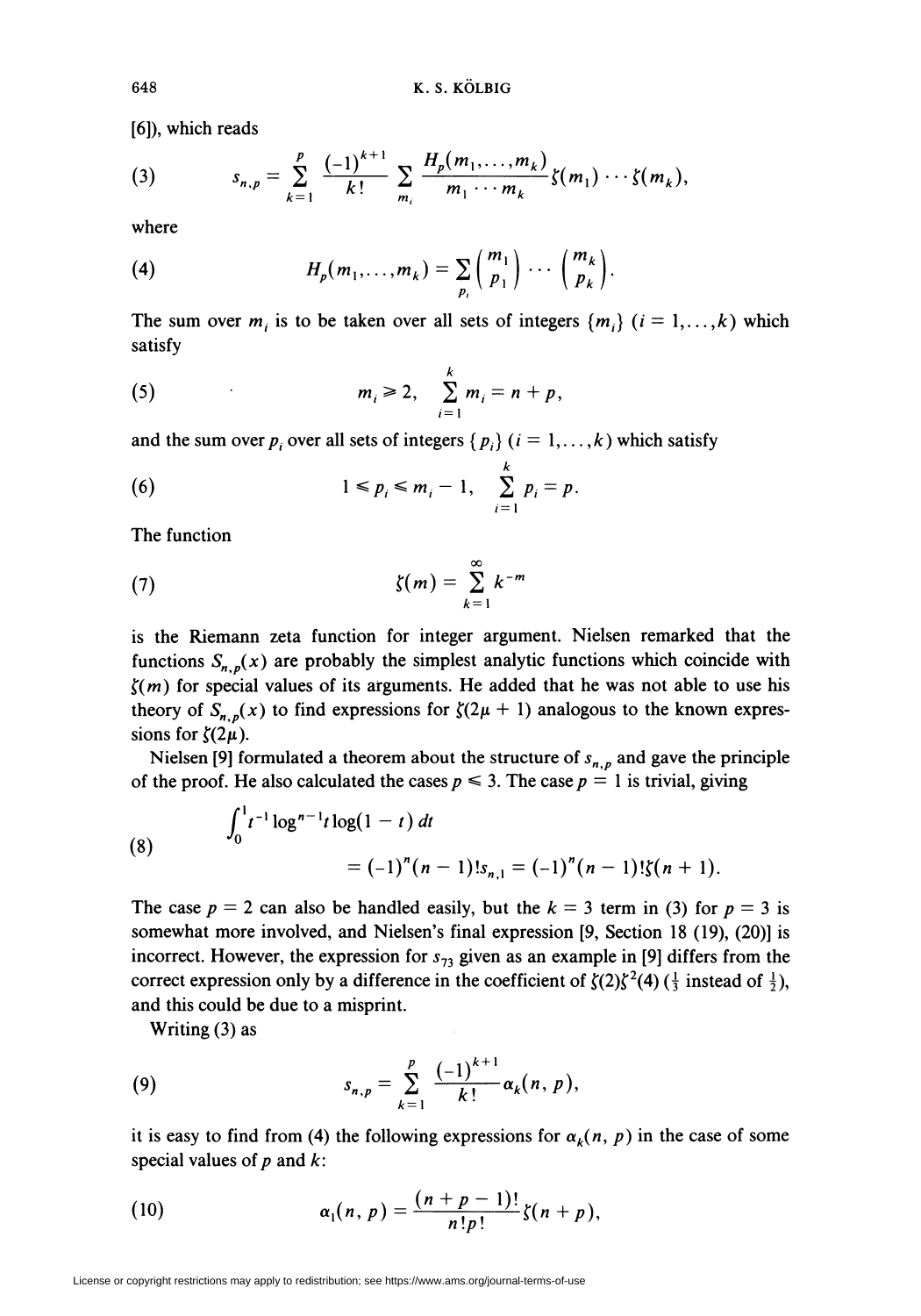CLOSED EXPRESSIONS FOR  $\int_0^1 t^{-1} \log^{n-1} t \log^p(1-t) dt$  649

(11) 
$$
\alpha_2(n,2) = \sum_{\nu=2}^n \zeta(\nu)\zeta(n-\nu+2),
$$

(12) 
$$
\alpha_n(n,n) = \zeta^n(2).
$$

For  $k = 2$ ,  $p = 3$ , we have from (4), for  $\nu = 2,...,n + 1$ ,

$$
H_3(n-\nu+3,\nu)=\varepsilon_{\nu,2}\left(\frac{n-\nu+3}{1}\right)\left(\frac{\nu}{2}\right)+\varepsilon_{\nu,n+1}\left(\frac{n-\nu+3}{2}\right)\left(\frac{\nu}{1}\right)
$$

and

(13) 
$$
\frac{H_3(n-\nu+3,\nu)}{(n-\nu+3)\nu} = \begin{cases} \frac{1}{2}n & \text{if } \nu = 2, \nu = n+1, \\ \frac{1}{2}(n+1) & \text{if } \nu = 3,\ldots,n, \end{cases}
$$

where  $\varepsilon_{\nu,\mu} = 0$  for  $\nu = \mu$  and  $\varepsilon_{\nu,\mu} = 1$  for  $\nu \neq \mu$ , so that

(14)  

$$
\alpha_2(n,3) = n\zeta(2)\zeta(n+1) + \frac{1}{2}(n+1)\sum_{\nu=3}^{n}\zeta(\nu)\zeta(n-\nu+3)
$$

$$
= \sum_{\nu=2}^{n}(n-\nu+2)\zeta(\nu)\zeta(n-\nu+3).
$$

In the case  $k = 2$ ,  $p = 4$ , one finds for  $\nu = 2, \ldots, n + 2$ ,

$$
H_4(n-\nu+4,\nu)=\varepsilon_{\nu,2}\varepsilon_{\nu,3}\binom{n-\nu+4}{1}\binom{\nu}{3}+\varepsilon_{\nu,2}\varepsilon_{\nu,n+2}\binom{n-\nu+4}{2}\binom{\nu}{2}+\varepsilon_{\nu,n+1}\varepsilon_{\nu,n+2}\binom{n-\nu+4}{3}\binom{\nu}{1}.
$$

Thus

(15)  
\n
$$
\frac{H_4(n-\nu+4,\nu)}{(n-\nu+4)\nu}
$$
\n
$$
= \begin{cases}\n\frac{1}{6}n(n+1) & \text{if } \nu = 2, \nu = n+2, \\
\frac{1}{6}n(n+2) & \text{if } \nu = 3, \nu = n+1, \\
\frac{1}{12}[\nu^2 - (n+4)\nu + 2n^2 + 7n + 7] & \text{if } \nu = 4,...,n,\n\end{cases}
$$

and therefore

(16)  

$$
\alpha_2(n,4) = \frac{1}{3}n(n+1)\zeta(2)\zeta(n+2) + \frac{1}{3}n(n+2)\zeta(3)\zeta(n+1) + \frac{1}{12}\sum_{\nu=4}^{n} \left[\nu^2 - (n+4)\nu + 2n^2 + 7n + 7\right]\zeta(\nu)\zeta(n-\nu+4).
$$

For larger values of p,  $\alpha_2(n, p)$  becomes more and more complicated.

For  $k = p = 3$ , we see that  $p_1 = p_2 = p_3 = 1$  and  $H_3(m_1, m_2, m_3) = m_1 m_2 m_3$ . The sum over  $m_i$  in (3) therefore equals the sum over the products  $\zeta(m_1)\zeta(m_2)\zeta(m_3)$ for all partitions  $\{m_1, m_2, m_3\}$  of  $n + 3$  satisfying  $2 \le m_i \le [(n + 3)/3]$ , with a weight for possible permutations, where  $[\xi]$  denotes the integer part of  $\xi$ . This leads to

(17) 
$$
\alpha_3(n,3) = \sum_{\mu=2}^{\mu^*} \zeta(\mu) \sum_{\nu=\mu}^{\nu^*} \omega(n;\mu,\nu) \zeta(\nu) \zeta(n+3-\nu-\mu),
$$

 $\mathcal{L}$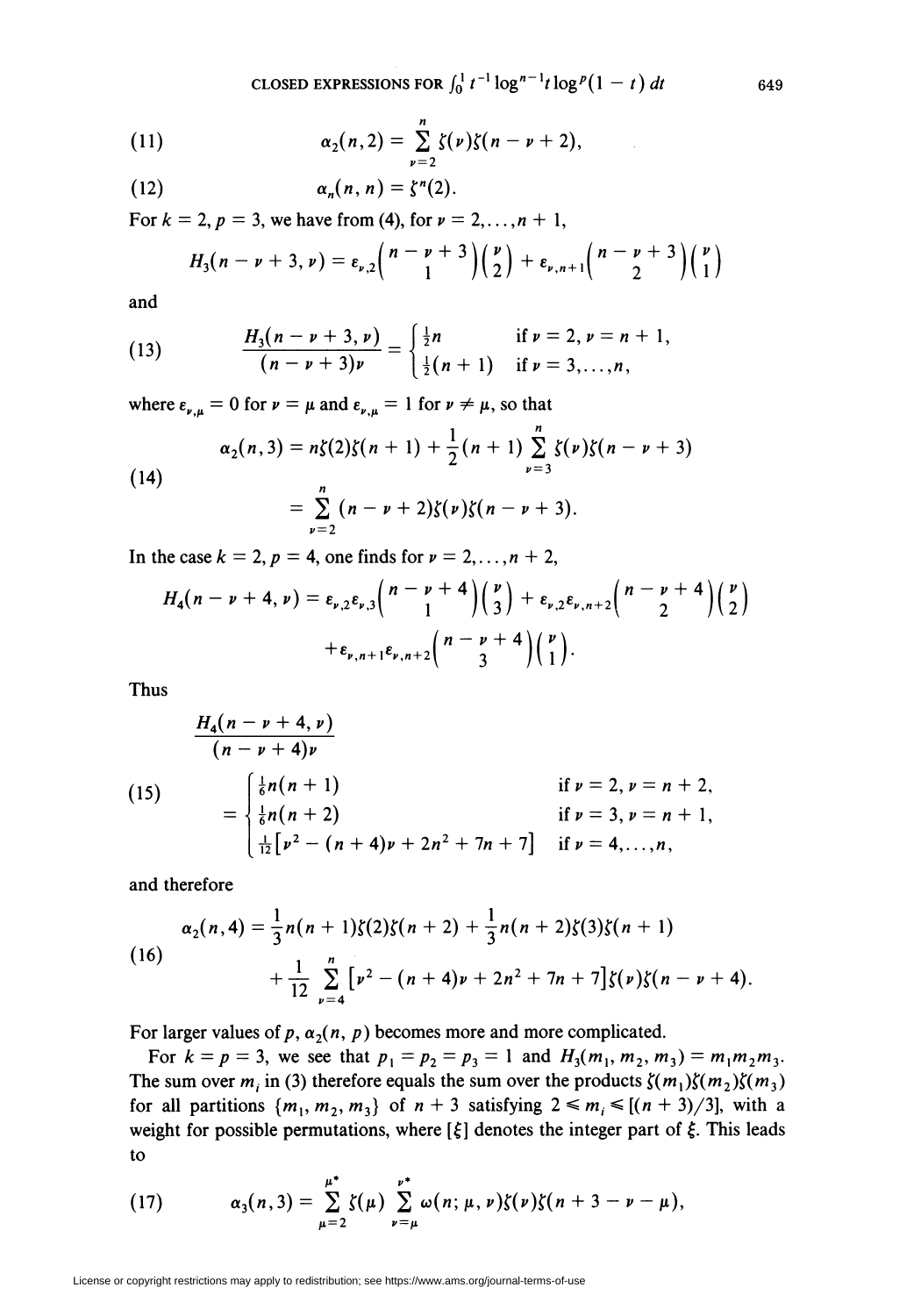where  $\mu^* = [(n + 3)/3]$ ,  $\nu^* = [(n - \mu + 3)/2]$ , and

(18) 
$$
\omega(n; \mu, \nu) = \begin{cases} 1 & \text{if } \mu = \nu \text{ and } 3\mu = n + 3, \\ 3 & \text{if } \mu = \nu \text{ and } 3\mu \neq n + 3 \text{ or} \\ & \text{if } \mu \neq \nu \text{ and } 2\mu + \nu = n + 3 \text{ or} \\ & \text{if } \mu \neq \nu \text{ and } \mu + 2\nu = n + 3 \\ 6 & \text{otherwise.} \end{cases}
$$

From  $(1)$ ,  $(10)$ , and  $(11)$  it follows that

$$
\int_0^1 t^{-1} \log^{n-1} t \log^2 (1-t) \, dt = 2(-1)^{n-1} (n-1)! s_{n,2}
$$
\n
$$
= (-1)^{n-1} (n-1)! \bigg[ (n+1) \zeta(n+2) - \sum_{\nu=2}^n \zeta(\nu) \zeta(n-\nu+2) \bigg],
$$

and from (10), (14), and (17),

$$
\int_0^1 t^{-1} \log^{n-1} t \log^3(1-t) dt = 6(-1)^n (n-1)! s_{n,3}
$$
  
=  $(-1)^n (n-1)! \left[ (n+1)(n+2) \zeta(n+3) - 3 \sum_{\nu=2}^n (n-\nu+2) \zeta(\nu) \zeta(n-\nu+3) + \sum_{\nu=2}^{\mu^*} \zeta(\mu) \sum_{\nu=2}^{\nu^*} \omega(n; \mu, \nu) \zeta(\nu) \zeta(n+3-\nu-\mu) \right]$ 

 $\mu=2$   $\nu=\rho$ 

This last formula corrects formula [9, Section 18 (19)] of Nielsen.

For arbitrary *n* and  $p$ , it is obvious that (3) can, in practice, be evaluated only by means of a computer. Even then, the problem is complicated. The main task consists in constructing the sets  $\{m_i\}$  and  $\{p_i\}$ . Because of the fact that all permutations have to be taken into account, the number of these sets grows rapidly with increasing values of  $n + p$ . We have constructed these sets up to  $n = p = 9$  by means of a FORTRAN program. As an example, their number is shown for  $n = p = 9$  in Table 1. Therefore  $\sum \{m_i\}$   $\{p_i\} = 85376$  sets would have to be analyzed in this case. Because of the condition  $1 \le p_i \le m_i - 1$ , only 12870 of these would contribute to the 88 different terms in the result (3) for  $s_{9.9}$ .

| $\begin{array}{ c ccccccccccc }\hline k&1&2&3&4&5&6&7&8&9\end{array}$ |  |  |  |  |  |
|-----------------------------------------------------------------------|--|--|--|--|--|
|                                                                       |  |  |  |  |  |
|                                                                       |  |  |  |  |  |

Table 1

The complicated calculations required for the evaluation of (3) may be avoided by using an alternative expression, well-adapted to evaluation by formula-manipulation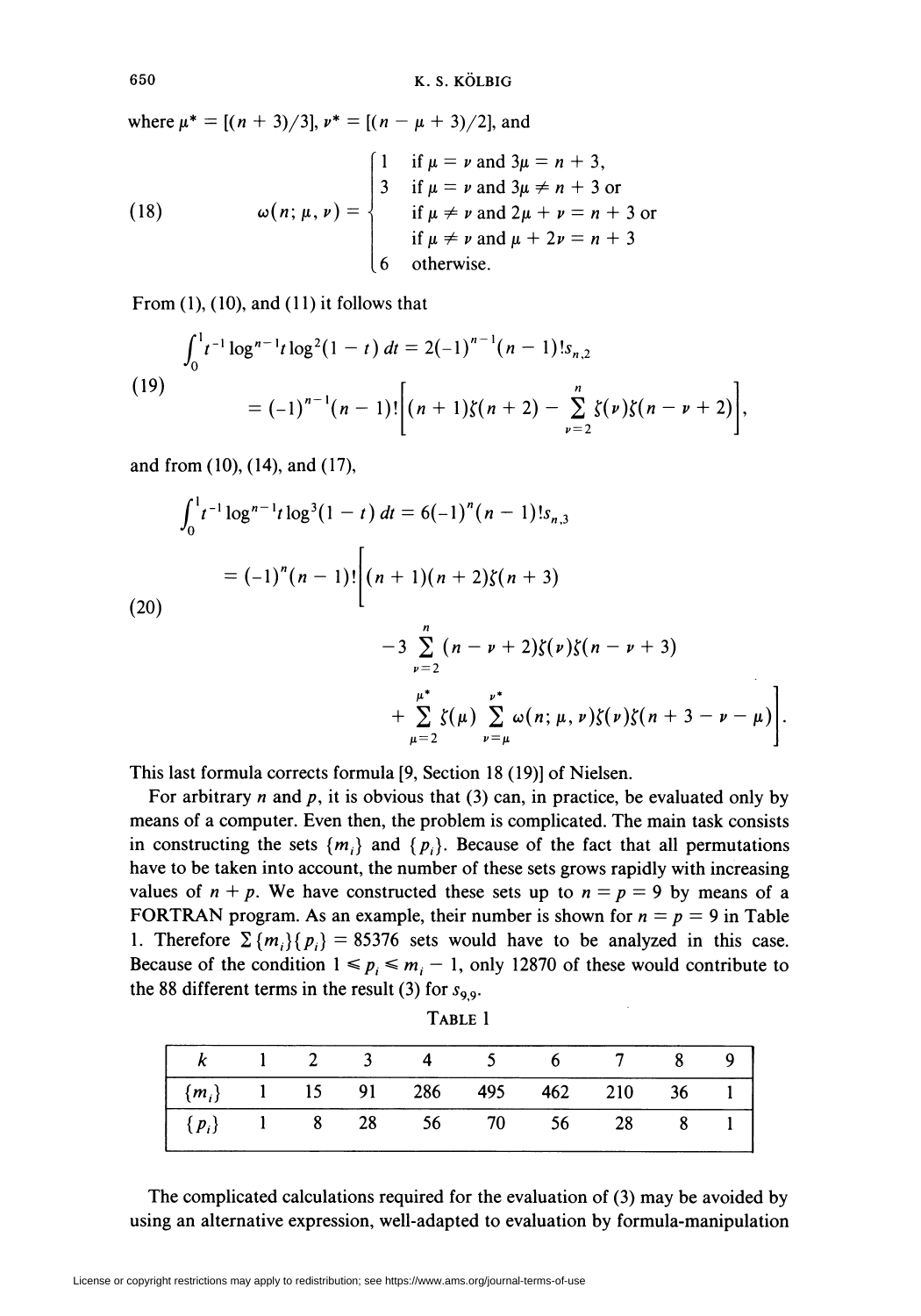systems such as REDUCE [8]. As in the derivation of (3), we start from the relation [4,9]:

(21) 
$$
s_{n,p} = \frac{(-1)^{n+p-1}}{(n-1)!p!} \frac{\partial^{n+p-1}}{\partial \beta^{n-1} \partial \alpha^p} \frac{1}{\beta} \frac{\Gamma(1+\alpha)\Gamma(1+\beta)}{\Gamma(1+\alpha+\beta)} \Big|_{\alpha=\beta=0}.
$$

We now introduce the power series [2, No. 8.321]

(22) 
$$
\Gamma(1+x) = \sum_{k=0}^{\infty} b_k x^k \qquad (|x| < 1),
$$

$$
1/\Gamma(1+x) = \sum_{k=0}^{\infty} a_k x^k,
$$

where  $a_0 = b_0 = 1$ , and

(23)  

$$
a_{k} = \frac{1}{k} \sum_{m=1}^{k} (-1)^{m+1} \zeta(m) a_{k-m},
$$

$$
b_{k} = -\frac{1}{k} \sum_{m=1}^{k} (-1)^{m+1} \zeta(m) b_{k-m} \qquad (k > 0),
$$

with the definition  $\zeta(1) = \gamma$  (Euler's constant). Then, performing the differentiations with respect to  $\alpha$  in (21), and using the relation

(24) 
$$
\sum_{\rho=0}^p b_{p-\rho} a_{\rho} = 0 \qquad (p > 0),
$$

we obtain

$$
\frac{\partial^{\rho}}{\partial \alpha^{\rho}} \Gamma(1+\alpha) / \Gamma(1+\alpha+\beta) \Big|_{\alpha=0}
$$
\n
$$
(25) \qquad = \sum_{\rho=0}^{p} {p \choose \rho} \Big( \sum_{k=0}^{\infty} a_k \sum_{\kappa=0}^{k} {k \choose \kappa} \alpha^{\kappa} \beta^{k-\kappa} \Big)^{(\rho)} \Big( \sum_{k=0}^{\infty} b_k \alpha^k \Big)^{(\rho-\rho)} \Big|_{\alpha=0}
$$
\n
$$
= p! \sum_{\rho=0}^{p} b_{p-\rho} \sum_{k=\rho+1}^{\infty} a_k {k \choose \rho} \beta^{k-\rho} = H(\beta).
$$

Similarly

(26)  

$$
\frac{\partial^{n-1}}{\partial \beta^{n-1}} \frac{1}{\beta} H(\beta) \Gamma(1+\beta)
$$
  

$$
= p! \sum_{\nu=0}^{n-1} {n-1 \choose \nu} [H(\beta)/\beta]^{(\nu)} \left( \sum_{k=0}^{\infty} b_k \beta^k \right)^{(n-\nu-1)} \Big|_{\beta=0},
$$

and therefore, finally,

(27) 
$$
s_{n,p} = (-1)^{n+p-1} \sum_{\nu=0}^{n-1} b_{n-\nu-1} \sum_{\rho=0}^p { \nu+\rho+1 \choose \rho} b_{p-\rho} a_{\nu+\rho+1}.
$$

This expression, although revealing less of the structure (already inferred by Nielsen [9]) of  $s_{n,p}$  than formula (3), namely that  $s_{n,p}$  can be expressed as a homogeneous polynomial of "degree"  $n + p$  in the terms  $\zeta(m)$ ,  $(2 \le m \le n + p)$ , with rational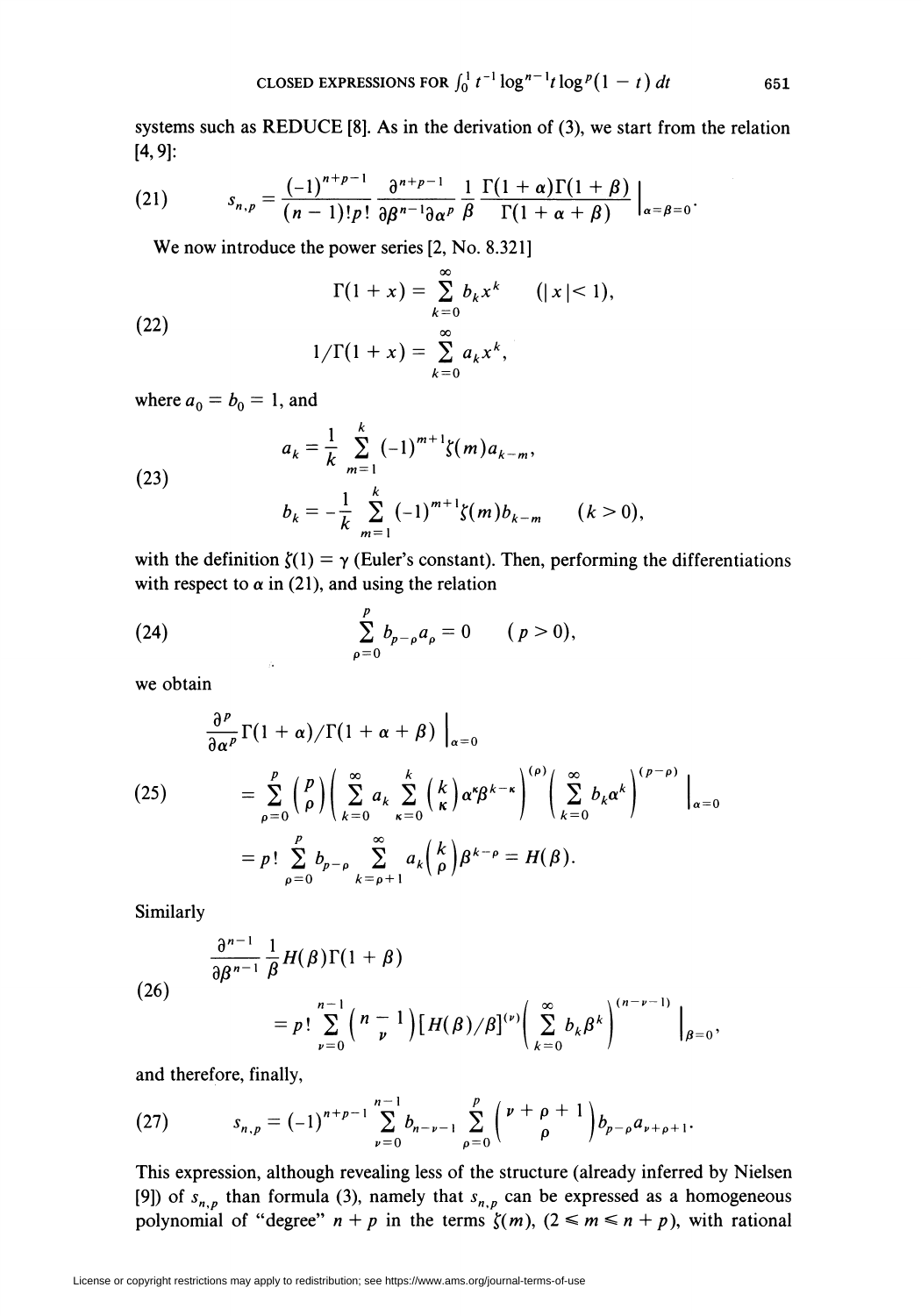coefficients, is much more suitable for actual computation. Using a formula-manipulation system, the evaluation of (27) is in fact straightforward once the expressions (23) for  $a_k$  ( $0 \le k \le n + p$ ) and  $b_k$  [ $0 \le k \le \max(n - 1, p)$ ] in terms of  $\zeta(m)$  have been initially established. It follows from (5) that, at least, all terms involving  $\zeta(1) = \gamma$  will cancel in the final expression for (27). For example, the special cases  $s_{n,1}$  and  $s_{1,n}$  reduce to a single term:

$$
s_{n,1} = (-1)^n \sum_{\nu=0}^{n-1} b_{n-\nu-1} \big[ (\nu+2) a_{\nu+2} + b_1 a_{\nu+1} \big] = \zeta(n+1)
$$

and

(28) 
$$
s_{1,p} = (-1)^p \sum_{\rho=0}^p (\rho+1) b_{p-\rho} a_{\rho+1} = \zeta(p+1).
$$

The results obtained with REDUCE have been checked by evaluating the definition integral (2) by numerical integration, replacing the limits 0 and 1 by  $\varepsilon = 10^{-8}$ and  $1 - \epsilon$ , respectively, and using Stieltjes' 32 decimal table [10] of  $\zeta(m)$ ,  $m = 2(1)70$ , which is reproduced in [9], for the evaluation of  $s_{n,p}$ .

We add here that the substitution  $t = \sin^2 \theta$  in (2) leads to the integral [6],

(29) 
$$
s_{n,p}=-\frac{(-2)^{n+p}}{(n-1)!p!}\int_0^{\pi/2}\cot\theta\log^n\sin\theta\log^p\cos\theta\,d\theta.
$$

A closed expression for a similar integral,

(30) 
$$
R_{n,p} = \int_0^{\pi/2} \log^n \sin t \log^p \cos t \, dt \qquad (n \ge 0, p \ge 0),
$$

has been given in [5], with examples up to  $n = p = 4$ .

3. A Table of the Integral. We list the expressions for  $s_{n,p}$ ,  $n = 1(1)9$ ,  $p = 1(1)n$ . The values for the integral in (2) itself,

(31) 
$$
r_{n,p} = \int_0^1 t^{-1} \log^{n-1} t \log^p (1-t) dt = (-1)^{n+p-1} (n-1)! p! s_{n,p}
$$

would lead for higher  $n$  or  $p$  to rather large coefficients. The reference work [2, No. 4.2912] lists only the case  $n = p = 1$ , whereas Lewin [6] gives (31) for  $n = 2, 3, 4$ , and  $p = 2.$ 

Using the well-known relation [2, No. 9.5421],

(32) 
$$
\zeta(2\mu) = \frac{2^{2\mu-1}\pi^{2\mu}|B_{2\mu}|}{(2\mu)!},
$$

where  $B_{2\mu}$  are the Bernoulli numbers, the expressions for  $r_{n,p}$  simplify to some extent. We also give these values for  $n = 1(1)7, p = 1(1)n$ .

$$
s_{11} = \zeta(2),
$$
  
\n
$$
s_{21} = \zeta(3),
$$
  
\n
$$
s_{22} = -\frac{1}{2}\zeta^2(2) + \frac{3}{2}\zeta(4),
$$
  
\n
$$
s_{31} = \zeta(4),
$$
  
\n
$$
s_{32} = -\zeta(2)\zeta(3) + 2\zeta(5),
$$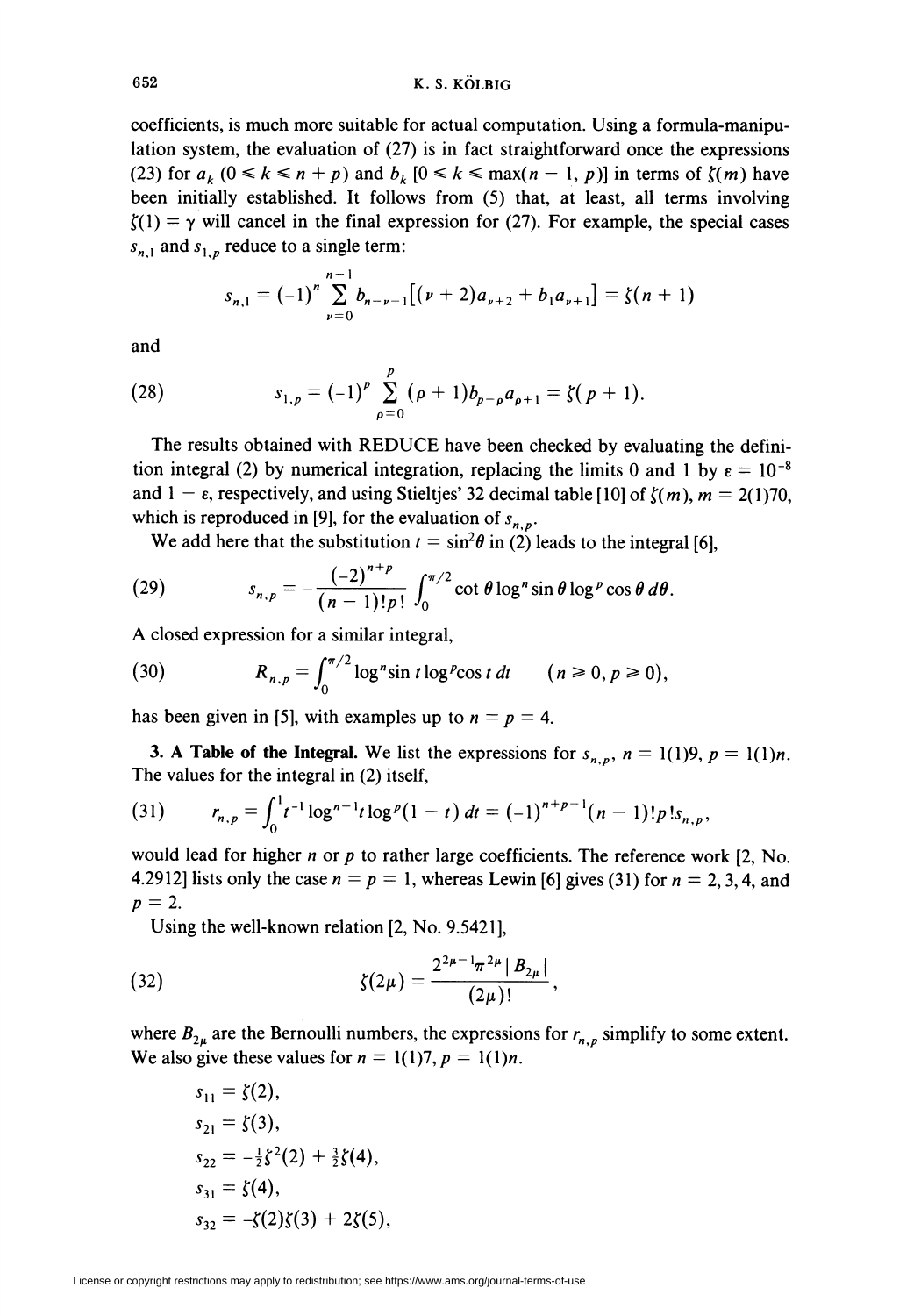$$
s_{33} = \frac{1}{6}\zeta^{3}(2) - \frac{3}{2}\zeta(2)\zeta(4) - \zeta^{2}(3) + \frac{10}{3}\zeta(6),
$$
  
\n
$$
s_{41} = \zeta(5),
$$
  
\n
$$
s_{42} = -\zeta(2)\zeta(4) - \frac{1}{2}\zeta^{2}(3) + \frac{5}{2}\zeta(6),
$$
  
\n
$$
s_{43} = \frac{1}{2}\zeta^{2}(2)\zeta(3) - 2\zeta(2)\zeta(5) - \frac{5}{2}\zeta(3)\zeta(4) + 5\zeta(7),
$$
  
\n
$$
s_{44} = -\frac{1}{24}\zeta^{4}(2) + \frac{3}{4}\zeta^{2}(2)\zeta(4) + \zeta(2)\zeta^{2}(3) - \frac{10}{3}\zeta(2)\zeta(6) - 4\zeta(3)\zeta(5)
$$
  
\n
$$
- \frac{17}{8}\zeta^{2}(4) + \frac{35}{4}\zeta(8),
$$
  
\n
$$
r_{11} = -\frac{1}{6}\pi^{2},
$$
  
\n
$$
r_{21} = \zeta(3),
$$
  
\n
$$
r_{22} = -\frac{1}{180}\pi^{4},
$$
  
\n
$$
r_{31} = -\frac{12}{45}\pi^{4},
$$
  
\n
$$
r_{32} = -\frac{22}{3}\pi^{2}\zeta(3) + 8\zeta(5),
$$
  
\n
$$
r_{41} = 6\zeta(5),
$$
  
\n
$$
r_{42} = -\frac{1}{105}\pi^{6} + 6\zeta^{2}(3),
$$
  
\n
$$
r_{43} = -\frac{1}{2}\pi^{4}\zeta(3) - 12\pi^{2}\zeta(5) + 180\zeta(7),
$$
  
\n
$$
r_{44} = -\frac{499}{12600}\pi^{8} - 24\pi^{2}\zeta^{2}(3) + 576\zeta(3)\zeta(5).
$$

The remaining expressions for  $s_{n,p}$ ,  $n = 5(1)9$ ,  $p = 1(1)n$ , and  $r_{n,p}$ ,  $n = 5(1)7$ ,  $p = 1(1)n$ , are given in the microfiche section at the end of this issue. Numerical values of  $s_{n,p}$  with 21 digits are presented in Table 2.

Table 2

| n                          | p                          | $\boldsymbol{s}_{n,p}$                                                                                                                                                                                                                                   |  |  |  |  |  |
|----------------------------|----------------------------|----------------------------------------------------------------------------------------------------------------------------------------------------------------------------------------------------------------------------------------------------------|--|--|--|--|--|
| 1                          | 1                          | 1.64493<br>43647E+00<br>40668<br>48226                                                                                                                                                                                                                   |  |  |  |  |  |
| S<br>$\overline{c}$        | 1<br>$\overline{c}$        | 28540E+00<br>1.20205<br>69031<br>59594<br>47879E-01<br>2.70580<br>80842<br>77845                                                                                                                                                                         |  |  |  |  |  |
| 3<br>3<br>3                | 1<br>2<br>3                | 1.08232<br>32337<br>11138<br>19152E+00<br>9.65511<br>44373<br>44656E-02<br>59989<br>53169<br>01140<br>44259E-02<br>1.74898                                                                                                                               |  |  |  |  |  |
| 4<br>4<br>4<br>4           | 1<br>2<br>3<br>4           | 77551<br>92633E+00<br>1.03692<br>43369<br>4.05368<br>97271<br>51973<br>78290E-02<br>4.12316<br>51524<br>32535<br>53202E-03<br>91876E-04<br>6.02891<br>53283<br>31913                                                                                     |  |  |  |  |  |
| 5<br>5<br>5<br>5<br>5      | 1<br>2<br>3<br>4<br>5      | 30619<br>84449<br>13971E+00<br>1.01734<br>49446<br>58780E-02<br>1.83559<br>28317<br>81261<br>05206<br>04542E-03<br>1.10762<br>02175<br>20514E-04<br>22891<br>1.06090<br>80019E-05<br>86926<br>10006<br>1.29078                                           |  |  |  |  |  |
| 6<br>6<br>6<br>6<br>6<br>6 | ı<br>2<br>3<br>4<br>5<br>6 | 81922<br>92773<br>82684E+00<br>1.00834<br>61105<br>50088E-03<br>8.65052<br>90995<br>65540<br>68195E-04<br>3.20419<br>48118<br>80665E-05<br>2.08107<br>99998<br>53278<br>1.81177<br>62907E-06<br>17675<br>49254<br>51750<br>84100E-07<br>1.88257<br>25261 |  |  |  |  |  |